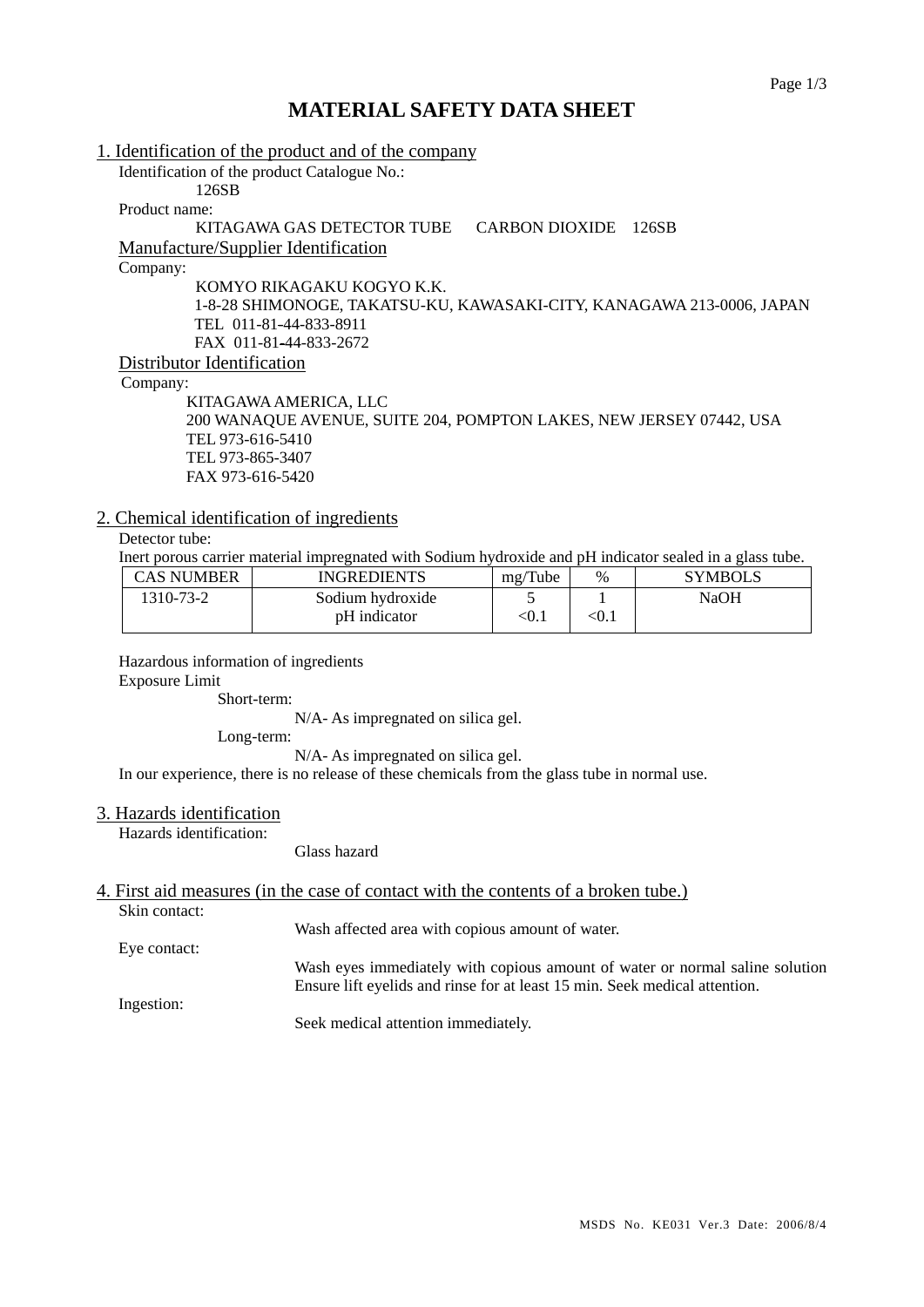| <u>5. Fire fighting measures</u>                  |                                                                                                                                                                |  |  |  |  |  |
|---------------------------------------------------|----------------------------------------------------------------------------------------------------------------------------------------------------------------|--|--|--|--|--|
| Flash point:                                      | Non-combustible                                                                                                                                                |  |  |  |  |  |
| Extinguishing media:                              |                                                                                                                                                                |  |  |  |  |  |
|                                                   | All known extinguishants can be used.                                                                                                                          |  |  |  |  |  |
| Special fire fighting Procedures:                 |                                                                                                                                                                |  |  |  |  |  |
|                                                   | None                                                                                                                                                           |  |  |  |  |  |
| Unusual fire & Explosion hazards:                 |                                                                                                                                                                |  |  |  |  |  |
|                                                   | Negligible fire hazard when exposed to heat or flame.                                                                                                          |  |  |  |  |  |
| 6. Accidental release measures                    |                                                                                                                                                                |  |  |  |  |  |
| Personal protection:                              |                                                                                                                                                                |  |  |  |  |  |
|                                                   | Do not pick up broken glass with bare hands if the tube is broken. Cover with<br>inert absorbent such as vermiculite. Sweep up and contain for waste disposal. |  |  |  |  |  |
|                                                   |                                                                                                                                                                |  |  |  |  |  |
| <u>7. Handling and storage</u><br>Handling & use: |                                                                                                                                                                |  |  |  |  |  |
|                                                   | Ensure the instructions for use are followed. Safety glasses and gloves should be                                                                              |  |  |  |  |  |
|                                                   | worn to prevent injury from splintering glass.                                                                                                                 |  |  |  |  |  |
| Storage:                                          | Keep away from direct sunlight and store at 25 degree C or lower.                                                                                              |  |  |  |  |  |
|                                                   |                                                                                                                                                                |  |  |  |  |  |
| <u>8. Exposure control/personal protection</u>    |                                                                                                                                                                |  |  |  |  |  |
| Respiratory protection:                           |                                                                                                                                                                |  |  |  |  |  |
| Ventilation:                                      | Not applicable                                                                                                                                                 |  |  |  |  |  |
|                                                   | Not applicable                                                                                                                                                 |  |  |  |  |  |
| Other protective equipment:                       |                                                                                                                                                                |  |  |  |  |  |
|                                                   | Safety glasses and gloves                                                                                                                                      |  |  |  |  |  |
| 9. Physical/Chemical properties                   |                                                                                                                                                                |  |  |  |  |  |
| Appearance:                                       |                                                                                                                                                                |  |  |  |  |  |
|                                                   | Purple blue and white solid layers sealed in a glass tube.                                                                                                     |  |  |  |  |  |
| Boiling point:                                    | Not applicable                                                                                                                                                 |  |  |  |  |  |
| Melting point:                                    |                                                                                                                                                                |  |  |  |  |  |
|                                                   | Not applicable                                                                                                                                                 |  |  |  |  |  |
| Specific gravity $(H_2O=1)$ :                     | Not applicable                                                                                                                                                 |  |  |  |  |  |
| Evaporation rate (BuOAc=1):                       |                                                                                                                                                                |  |  |  |  |  |
|                                                   | Not applicable                                                                                                                                                 |  |  |  |  |  |
| Solubility in water:                              | Not applicable                                                                                                                                                 |  |  |  |  |  |
| Vapour pressure:                                  |                                                                                                                                                                |  |  |  |  |  |
|                                                   | Not applicable                                                                                                                                                 |  |  |  |  |  |
| Vapour density:                                   |                                                                                                                                                                |  |  |  |  |  |
|                                                   | Not applicable                                                                                                                                                 |  |  |  |  |  |
| 10. Stability and Reactivity                      |                                                                                                                                                                |  |  |  |  |  |
| Stability:                                        |                                                                                                                                                                |  |  |  |  |  |
|                                                   | Stable at under ambient temperatures and pressures.                                                                                                            |  |  |  |  |  |
| Incompatibilities:                                | Not applicable                                                                                                                                                 |  |  |  |  |  |
| Hazardous decomposition products:                 |                                                                                                                                                                |  |  |  |  |  |
|                                                   | None                                                                                                                                                           |  |  |  |  |  |
| Hazardous polymerization:                         | None                                                                                                                                                           |  |  |  |  |  |
|                                                   |                                                                                                                                                                |  |  |  |  |  |